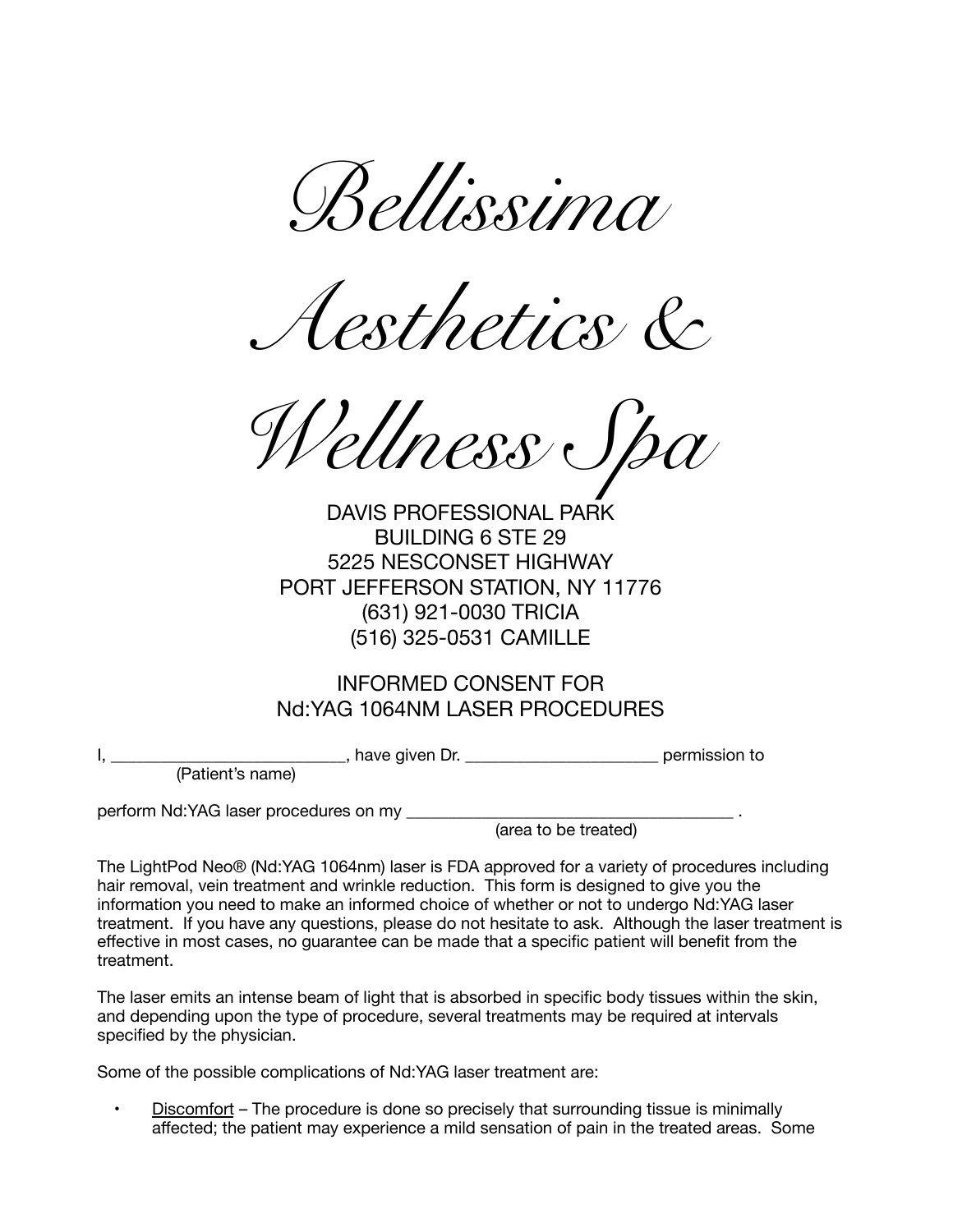degree of skin flushing may occur, but it typically resolves within several hours.

Initials\_\_\_\_\_\_\_\_\_\_\_\_

• Scarring – There is a small chance of scarring, including hypertrophic scars, or very rarely, keloid scars. Keloid scars are very heavy raised scar formations. To minimize chances of scarring, it is important that you follow all postoperative instructions carefully. It is important that any prior history of unfavorable healing be reported.

Initials\_\_\_\_\_\_\_\_\_\_\_\_

• Pigmented changes – The treated area may heal with lighter or darker pigmentation. This occurs more often in darker pigmented skin and following exposure of the area to the sun. It is recommended that you protect yourself from any sun exposure for at least three months following treatment. Hyperpigmentation usually fades in three to six months. However, pigment change can be permanent.

Initials\_\_\_\_\_\_\_\_\_\_\_\_

• HSV Reactivation – The patient agrees to notify the physician if he/she has any history of Herpes viral infections, as the laser procedure may cause it to reactivate.

Initials\_\_\_\_\_\_\_\_\_\_\_\_

• Lack of Treatment Response – There is a possibility that the targeted hairs, veins or other treated areas will not respond to the treatment. This is often a function of the specific body chemistry of the patient, including relative pigmentation and light absorption characteristics of the patient's various body tissues.

Initials\_\_\_\_\_\_\_\_\_\_\_\_

• Eye Exposure – There is also the risk of harmful eye exposure to laser surgery. Safeguards should be provided by the laser practitioner. It is important that you keep your eyes closed and have protective eye wear at all times during the laser treatment.

Initials\_\_\_\_\_\_\_\_\_\_\_\_

• Photographs – I consent to be photographed before, during, and after the treatment and that these photographs shall be the property of the above doctor and may be published in scientific journals or for scientific or marketing reasons.

Initials\_\_\_\_\_\_\_\_\_\_\_\_

Additional risks and alternatives:

\_\_\_\_\_\_\_\_\_\_\_\_\_\_\_\_\_\_\_\_\_\_\_\_\_\_\_\_\_\_\_\_\_\_\_\_\_\_\_\_\_\_\_\_\_\_\_\_\_\_\_\_\_\_\_

I certify that I have read or have had read to me, the content of this form. I understand the risks and alternatives involved in this procedure. I have had the opportunity to ask ay questions that I

 $\_$  , and the set of the set of the set of the set of the set of the set of the set of the set of the set of the set of the set of the set of the set of the set of the set of the set of the set of the set of the set of th \_\_\_\_\_\_\_\_\_\_\_\_\_\_\_\_\_\_\_\_\_\_\_\_\_\_\_\_\_\_\_\_\_\_\_\_\_\_\_\_\_\_\_\_\_\_\_\_\_\_\_\_\_\_\_\_\_\_\_\_\_\_\_\_\_\_\_\_\_\_\_\_\_\_\_\_\_\_\_\_\_\_\_\_\_